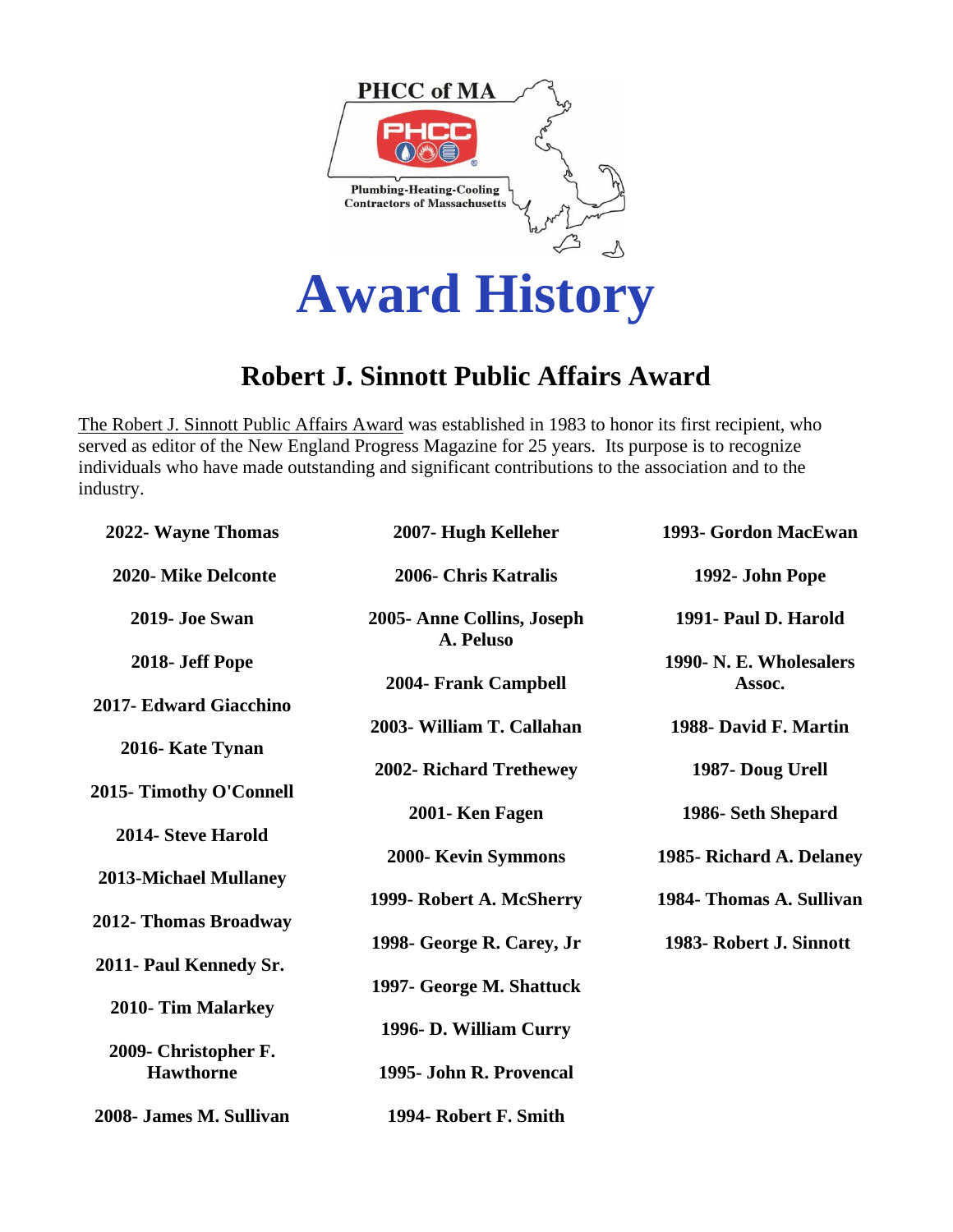## **Bradford Rose Award**

The Bradford Rose Award carries the names of two of our most illustrious past presidents. William Bradford, president in 1915-1916, excelled not only in the field of plumbing, but also made a name for himself in the theater of politics, having been elected twice as the Mayor of the City of Quincy. Herbert L. Rose of Cambridge served as president in 1938-1939 and was the founder of the New England *Progress* Magazine. The Bradford-Rose Award recognizes those members who have made sustained contributions to the association and their communities over a period of many years.

| 2022- Sal DiCarlo            | 2002- Brian F. Murphy                  | 1984- James F. McGlame    |
|------------------------------|----------------------------------------|---------------------------|
| 2020- Bradford Piesco        | 2001- Frank Monroe                     | 1983- Robert F. Trohon    |
| 2019- Brian MacDonald        | 2000- Herbert "Skip"<br><b>Pfeffer</b> | 1982- Hollis H. Wordell   |
| 2018- John Cersosimo         | 1999- John F. Kerns                    | 1981- Donald W. Curry     |
| 2017- Andrew J. Lyne, Jr.    | 1998- George S. Trethewey              | 1980- Manuel J. Rainha    |
| 2016- Edward A. Kelley       | 1997- Wayne E. Thomas                  | 1979- William F. Lynch    |
| 2015- Owen Geoghegan         | 1996- Lawrence J. Petrilli             | 1978- Joseph F. Doherty   |
| 2014- Ken Nielsen            | 1995 - E. Paul Dupre                   | 1977- Edmund M. Patey     |
| 2013- Jim Grasseschi         | 1994- Joseph M. Whitney                | 1976- James E. Curry, Jr. |
| 2012- William Grover, Jr.    | `1993- Conrad O. Beaudoin              |                           |
| 2011- Michael Allen          | 1992- Gerard V. Beaudoin               |                           |
| 2010- Rob Basnett            | 1991- Hollis E. Durgin                 |                           |
| 2009- John Klesaris          | 1990- Joseph J. Sullivan               |                           |
| <b>2008- Frank McDonnell</b> | 1989- John J. Grasseschi               |                           |
| 2007- Richard Steadman       |                                        |                           |
| 2006- William Leydon         | 1988- Francis A. Williams              |                           |
| 2005- James R. Dorsey, Jr.   | 1987- Franklin H.<br>Youngblood        |                           |
| 2004- David Singleton        | 1986- James H. Crocker                 |                           |
| 2003-Richard P. Morello      | 1985- Paul D. Ayles                    |                           |